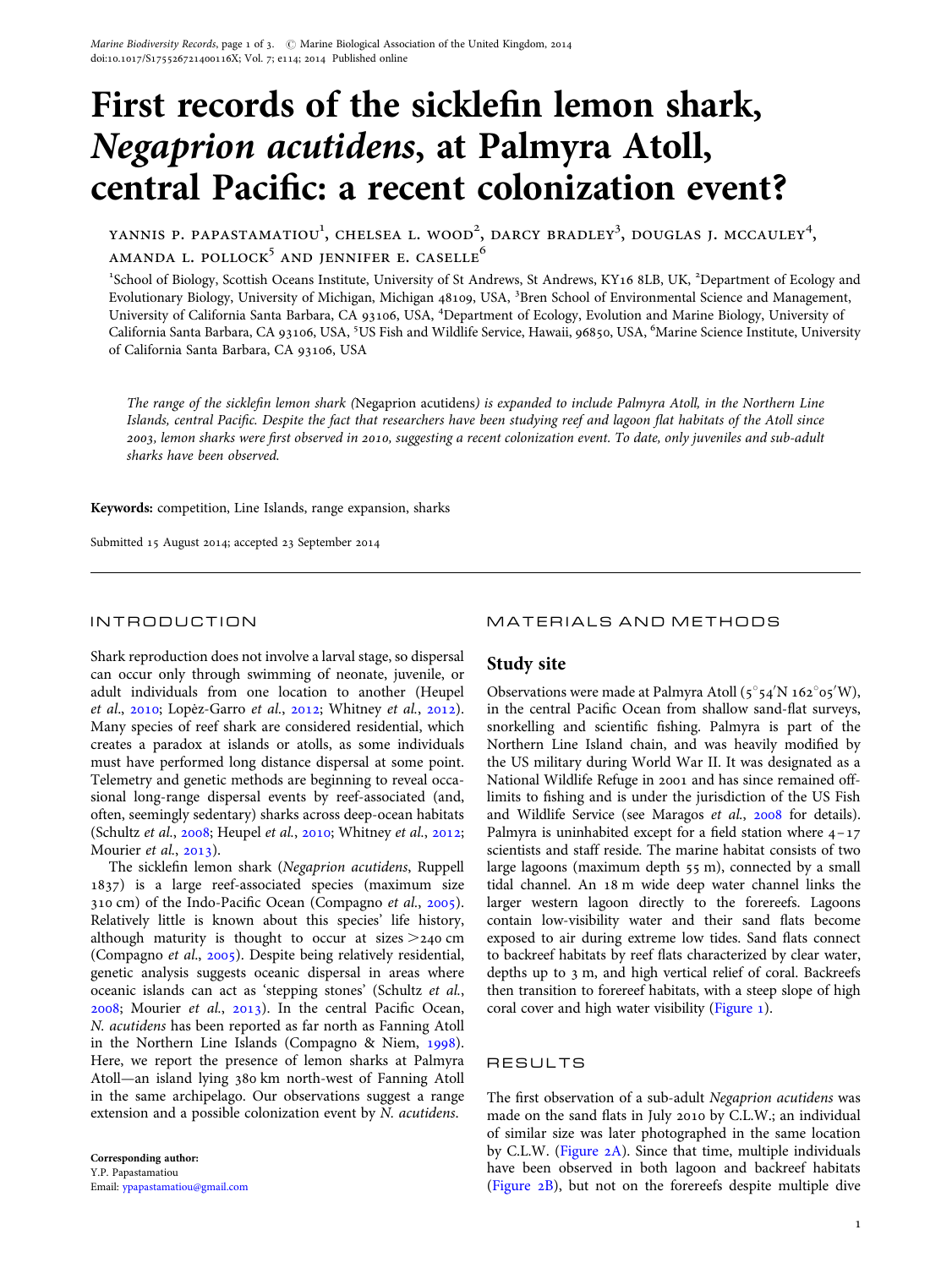<span id="page-1-0"></span>



Fig. 1. Map of Palmyra Atoll within the Line Island chain. Red stars display the location of lemon shark sightings or capture. Numbers by stars refer to details in [Table 1](#page-2-0).

surveys taking place in that habitat. We document six of these observations, but this is only a minimum number [\(Table 1](#page-2-0)). While it is unclear how many of the observed individuals were re-sightings, both sub-adults and juveniles have been observed. In June 2013, a 208 cm (total length) male, with partially calcified claspers (suggesting immaturity), was caught in the channel leading to the west lagoon during the course of a shark tagging programme (Figure 1). All individuals observed by snorkellers were  $\leq$  2 m and likely immature.

### **DISCUSSION**

We extend the known geographical range of Negaprion acutidens to include Palmyra Atoll, which is approximately 380 km north-west of Fanning Atoll (the previous northerly limit of its range within the Line Islands). Despite the fact that N. acutidens is a relatively coastal species, genetic analysis and global phylogeography provide evidence to suggest that sicklefin lemon sharks may use islands as 'stepping stones' for longdistance oceanic dispersal (Schultz et al., [2008](#page-2-0); Mourier et al., [2013\)](#page-2-0). Our observations suggest northward dispersal and subsequent colonization of the species up the Line Island chain. Pregnant females may swim from other islands to Palmyra Atoll to give birth, as seen in the Society Islands (Mourier et al., [2013\)](#page-2-0). Kingman Reef, the most northerly island in the Line Islands archipelago is 60 km north of Palmyra Atoll; 1600 km of open ocean separate Kingman

Reef from the next island, Hawaii. Genetic analysis has also suggested limited oceanic dispersal, in the absence of islands to act as 'stepping stones' (Schultz et al., [2008](#page-2-0)). One other possibility is that heavy fishing pressure (before the 2001 National Wildlife Refuge designation) kept the lemon shark population below a detection threshold, and that the population is only now recovering. It is worth noting that lemon shark populations in the Society Islands are small, and are prone to inbreeding, which could make them particularly vulnerable to overfishing (Mourier et al., [2013\)](#page-2-0).

The elasmobranch fauna at Palmyra Atoll is similar to other central and south Pacific islands and atolls, primarily consisting of blacktip (Carcharhinus melanopterus) and grey reef sharks (Carcharhinus amblyrhinchos: DeMartini et al., [2008;](#page-2-0) Papastamatiou et al., [2009](#page-2-0)). Our observations of lemon sharks in lagoon and backreef habitats are consistent with habitat use by this species at Aldabra Atoll (Stevens, [1984\)](#page-2-0). This may present an interesting new interspecific competition dynamic at Palmyra Atoll, as blacktip reef and lemon sharks at other islands show overlap in diet, habitat use, and reproductive synchronicity (Stevens, [1984](#page-2-0)). The two species also show overlap in nursery habitat use, with parturition occurring in shallow sand flat habitats for both species (Papastamatiou et al., [2009](#page-2-0); Mourier et al., [2013](#page-2-0)). Blacktip reef sharks at Palmyra Atoll are already thought to be food-limited based on their small sizes, and it is unclear how the presence of a new competitor may alter behaviour, habitat selection, or even population dynamics